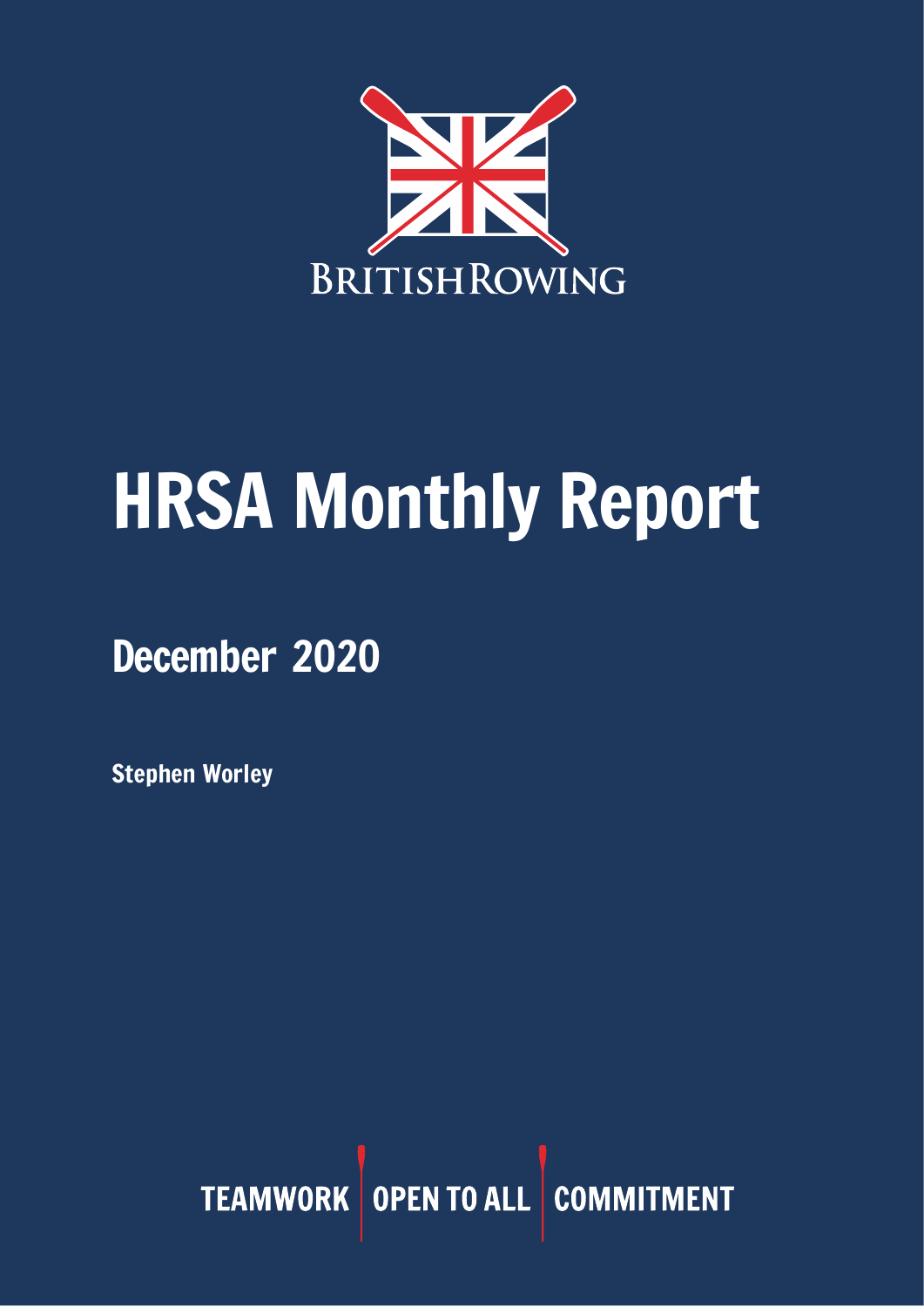# Incident Reports in December

Near the finish of an internal club time trial, a 2x failed to round a bend and collided with a bridge abutment resulting in about 300 mm of the bows snapping off. The scullers were rescued from their boat by the safety launch. It is reported that this incident was caused by failure to keep an adequate lookout. This again demonstrates the importance of keeping a good lookout at all times.

There were four reported incidents that involved high water flow rates, two of which also involved weirs. Please ensure that extra care is taken when flow rates are high particularly close to weirs. For further information please see the Safety Alert  $-$  [Keep clear of weirs.](https://www.britishrowing.org/wp-content/uploads/2019/12/Safety-Alert-Keep-clear-of-Weirs-Dec-2019.pdf)

In one incident, a 1x was caught by the current and drawn towards the weir. The boat became stuck under a footbridge for a while but the sculler managed to row back to safety without any damage. Some clubs may wish to place marks on the bank upstream of weirs to warn their rowers when they are getting too close.

In the other report involving a weir, a 1x was caught by the flow and was unable to turn away from the weir. One blade went over the lip of the weir and the scull capsized to that side. The rower surfaced quickly upstream of the shell which had been washed onto the structure of the weir, where it abuts the sluice, and became wedged. The water level was high and the rower was able to climb out onto the structure of the sluice. The scull and blades remained pressed against the structure of the weir by the weight of water. The boat was later seen to break up and be washed away.

In another incident, a  $4x+$  was rowing downstream under a bridge when the heavy cross current took the stern of the boat toward the bridge, causing a rigger to hit the bridge. The boat was temporary lodged against the bridge and held by the stream. The crew was able to free the boat without further incident.

In the last of these incidents, a 4x was forced to stop very close to the side of the river when being overtaken at speed by boats rowing two abreast. The high river flow rate pushed the 4x into a moored boat breaking a blade and damaging the stern of the boat.

In another incident, the engine of the coaching launch cut off for no apparent reason. Each time it was restarted, the engine it stopped as soon as it was put into gear. The stream was strong and the boat was dragged about 300 metres down river; the anchor did not hold. The launch driver managed to grab a passing post. He was dragged close to a post and managed to hold onto it. It is always prudent to check launch engines prior to use as described in the Safety Alert - [Outboard Motor Safety Checks.](https://www.britishrowing.org/wp-content/uploads/2015/09/Safety-Alert-Outboard-Motor-Safety-Checks.pdf)

## C&RT responds to complaints about Magnet Fishing

One club has been plagued by magnet fishers; many of whom fish from bridges over the waterway and drop large magnets on lines from the bridges. These often fall close to passing rowing boats. Hazards are also caused by the magnet fishers obstructing the towpath with metal they remove from the waterway. They have also removed grenades and other explosive devices from the waterway.

The club has reported this activity to the Canal and River Trust several times. The Trust has recently expressed "very real concerns" in relation to this activity and explained that it is not allowed as it can be extremely dangerous. There is more information [here.](https://canalrivertrust.org.uk/enjoy-the-waterways/safety-on-our-waterways/water-safety-and-magnet-fishing)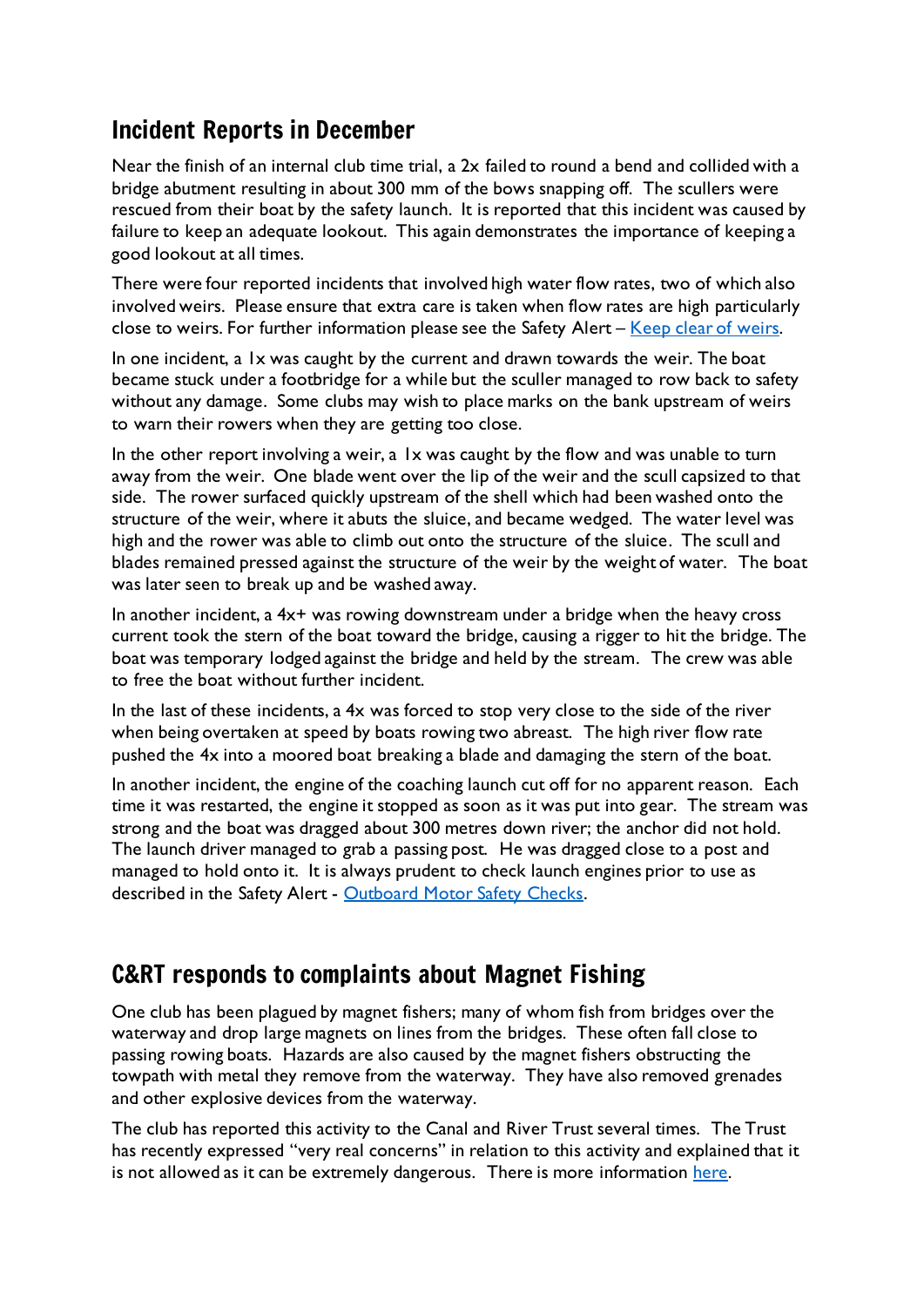# Incident involving an Emergency Services Response

A 2x hit an overhanging branch and capsized shortly after a 1x had also hit the bank and capsized. The coach was not present when the 2x capsized as he had rescued the rower from the 1x and was taking him or her back to the rowing club.

The 2x contained boys aged 16 and 17 who spent some time in the water but succeeded in climbing out of the water to sit on top of their inverted boat.

A passing dog walker called the Emergency Services and the incident was attended by five Fire Brigade crews together with a Fire Brigade Water First Responder crew, the Police and the Ambulance Service. The boys were recovered from their boat after reportedly spending 40 minutes in the water. They were very cold and wet, and were taken to hospital. It is understood that they spent one and a half hours in hospital being treated for hypothermia and under observation. The Police notified the rowers' parents of the incident.

This incident was reported in the local newspaper.

The mother of one of the boys wrote directly to me after first asking both the Health and Safety Executive (HSE) and the Marine Accident Investigation Branch (MAIB) to investigate; the HSE suggested the MAIB and the MAIB suggested British Rowing. (I suspect that the MAIB gave the mother my email address as I have previously worked with them on other investigations and the MAIB receives these reports.)

I have since been liaising with the club Chairman. I was informed recently that the club has "*now received all the reports from the incident and reviewed them internally and as a consequence, and in order to learn from this unfortunate incident, we will be updating and strengthening our procedures and protocols. Our Club Safety Officers are working on this at the moment and I will share it with you once complete. The incident was a rare occurrence and has given us the opportunity to look at how we can mitigate any risks associated with situations such as this, so that if they happen again we are better prepared*."

I will, of course, share any learning in a future report.

#### Safety advice for new members.

At a recent Regional Club Chairs (zoom) meeting I was asked to provide a one page note that clubs could use to highlight key safety messages to new rowers. The result is included in Appendix 1. Please feel free to comment.

The information in this note is largely based on that in the following sections of **RowSafe**:-

- 1.1. Roles and Expectations
- 2.2. Make up of Club Induction Pack
- 6.1. People new to Rowing

This is intended as an initial briefing only. The scope of knowledge and understanding is expected to expand as rowers develop their learning and experience.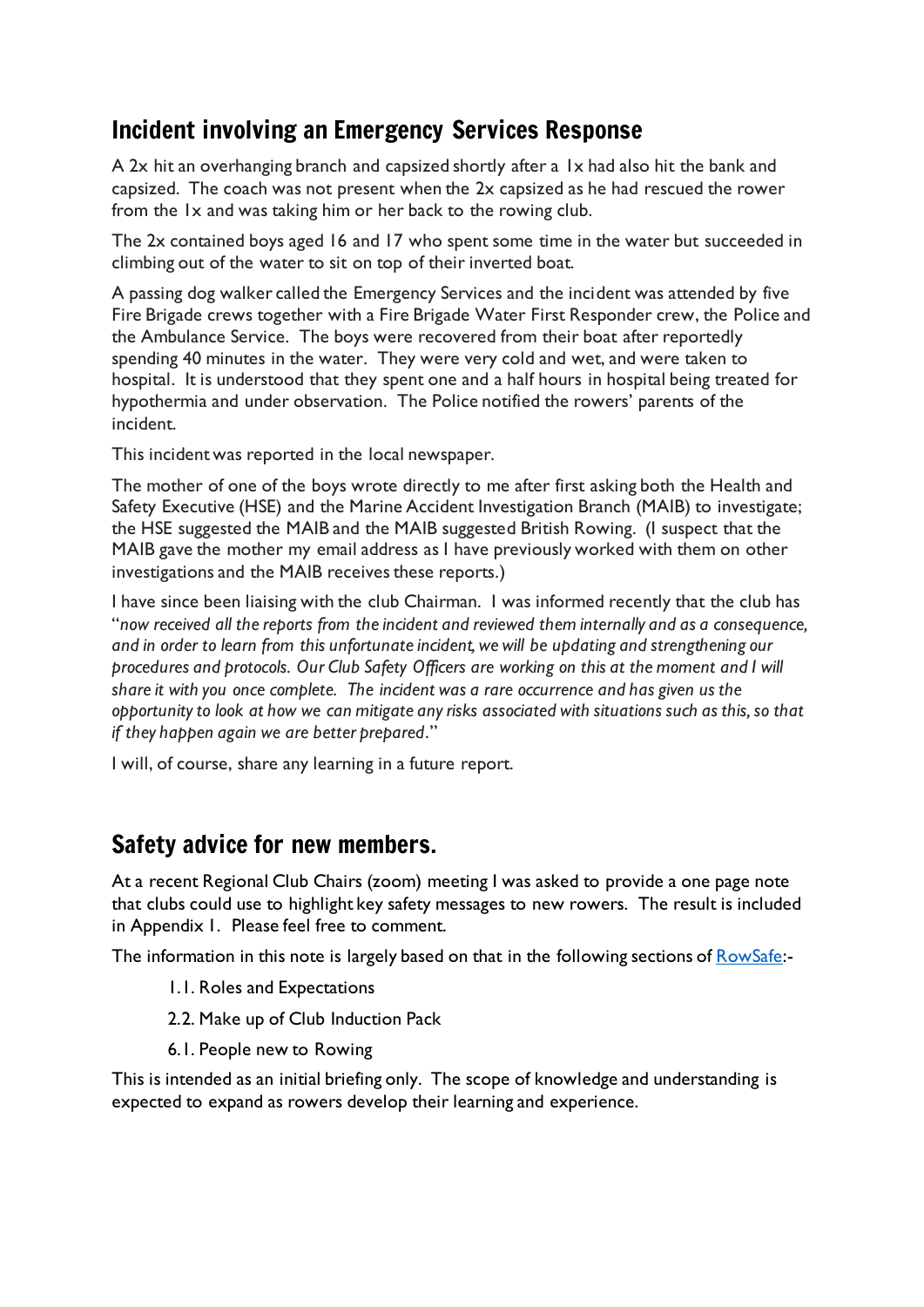# Rowing and Epilepsy

There was a protracted exchange of comments and emails which started from a reported incident where a rower with epilepsy in a 1x capsized following a collision with a log. It was stated in the report that she was wearing a lifejacket "in line with British Rowing guidelines". It was pointed out that the British Rowing [guidance](https://www.britishrowing.org/knowledge/safety/health-and-fitness/rowing-and-epilepsy/) on rowers with epilepsy does not mention lifejackets. This guidance is replicated in section 8.6.2 of [RowSafe.](https://www.britishrowing.org/wp-content/uploads/2020/11/201110-RowSafe2020.pdf)

After further discussion it became clear that the rower and her club had acted with care to ensure the rower's safety. They had consulted with her GP and consultant neurologist and obtained confirmation that supported her sculling. The consultant neurologist has been looking after her almost since she was diagnosed with epilepsy sixteen years ago and is familiar with her condition.

The only criterion in the guidance that the rower does not meet is that she has not been seizure-free for a year. Most of her seizures occur while she is sleeping. In sixteen years none of her daytime seizures have occurred during exercise. The consultant neurologist concluded that exercise counteracts the brain activity that would otherwise trigger a seizure. This is a feature of some kinds of epilepsy. This has a considerable impact on the probability of her having a seizure while in a boat.

The club has conducted a correct and thorough risk assessment of this activity and concluded that it is safe for this rower to go afloat in a 1x providing she is accompanied. The use of an auto-inflation lifejacket provides an additional measure of safety.

I have reviewed the club's risk assessment, and the epilepsy affects a single line of it. I propose to produce an update of it that documents formally the basis for this rower being on the water. I began by reviewing the template for the risk assessment on the British Rowing website. The scorings for severity and probability in this e-mail and the attached are consistent with it.

The guidance on Epilepsy contains the following statement that is certain circumstances (that apply in this case) "rowers, coaches (driving launches) and coxswains should not be allowed on the water, except where there is a special individualised risk assessment of the individual and the event". The club's risk assessment fulfils this criterion.

## Support for another Rowing NGB

Support continues to be provided. The NGB has identified that its Incident Reporting process does not work as well as it would like. This was discussed at a Zoom meeting. Information on the culture of open reporting of incidents and sharing of learning that has developed within British Rowing over many years has been shared. The NGB has expressed the desire to promote this culture.

They also plan to issue Safety Bulletins (Newsletters), a draft was provided and comments were made. Advice was also provided on the frequency and level of detail of the content. It is easy to try to include too much and a risk that it can overload the recipients. It is always helpful to understand the objectives of such a bulletin and this was discussed too.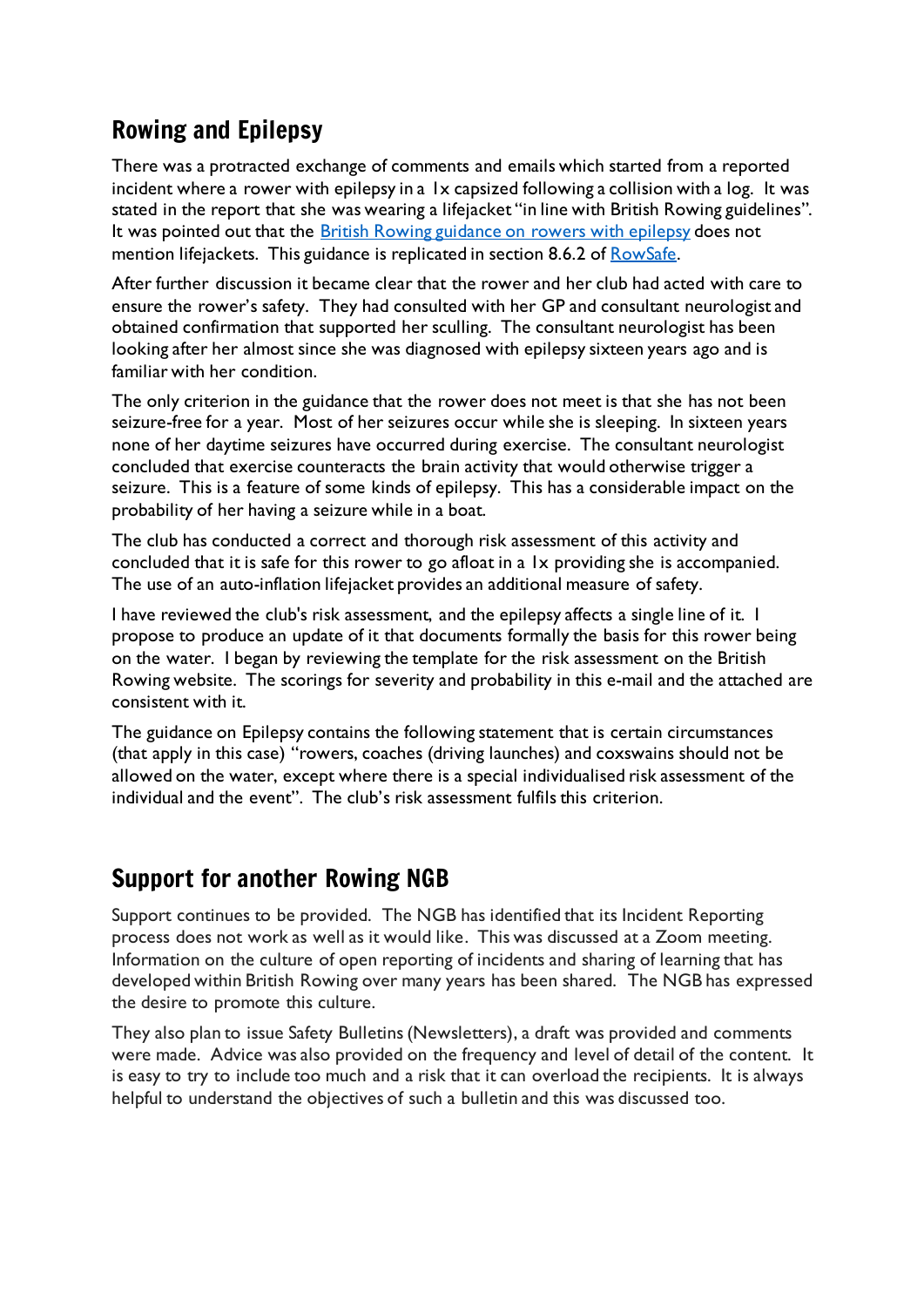## Information from Incident Reports

A Club Rowing Safety Adviser wrote to ask whether a question in the Safety Audit implied that he should monitor incidents other than those at his own club. The question mentioned was number 34 – "Does your club regularly monitor the British Rowing online reporting system to gather information on club incidents and use the statistics to develop safer practices?"

The response was that the question in the audit refers to incidents at your club. Incidents at other clubs may be less relevant if the venue where the other clubs row has different characteristics to the venue where you row. Incident reports are confidential and would not be if we permitted wider access. Each month I provide anonymous summaries of interesting incident reports in my Monthly Report. These are incidents where there is a potential for learning. We also complete an annual analysis of reported incidents and this is available [here.](https://www.britishrowing.org/wp-content/uploads/2020/02/2019-Incident-Analysis.pdf)

We are currently working on the analysis of this year's incidents. It is too early to identify any learning from that yet but it is interesting to note that by the end of the year there will probably be about 1,500 reported incidents (compared with about 2,200 in the previous year). It is gratifying that in a year of reduced rowing activity, people are still keen to share what they have learned from their incidents. There were amusing comments in some reports that we will include in the analysis.

#### Avoiding collisions between rowers and Canoeists

This was discussed at a meeting of a river users' group at which it was suggested that there would be fewer collisions if canoeists were to navigate in the opposite way to other river users on the most popular stretch of river. Canoeists would then travel in the opposite direction to rowers and see the rowing boats approaching.

I expressed concern that rowing boats and canoes travelling in opposite directions on the same side of the river would tend to increase the probability of collisions. All the circulation plans that I am aware of involve all boats travelling in the same direction on any one side of the waterway.

In most cases they all travel on the starboard side and when they turn they remain on the starboard side. In that way all the boats on one half of the waterway are travelling in one direction and all the boats on the other side are travelling in the other direction. We have to rely on people keeping a good lookout in all directions but particularly ahead. This is not difficult for canoeists but can be a challenge for some rowers, particularly in coxless boats. They should be encouraged to look ahead at least once every five strokes and more often when near obstructions, bends, etc. It would also help if canoeists look astern from time to time.

Rowers and canoeists should be encouraged to provide an audible warning in the event of an imminent collision. This usually involves shouting. I feel sure that you will not have a problem in agreeing which words should be used.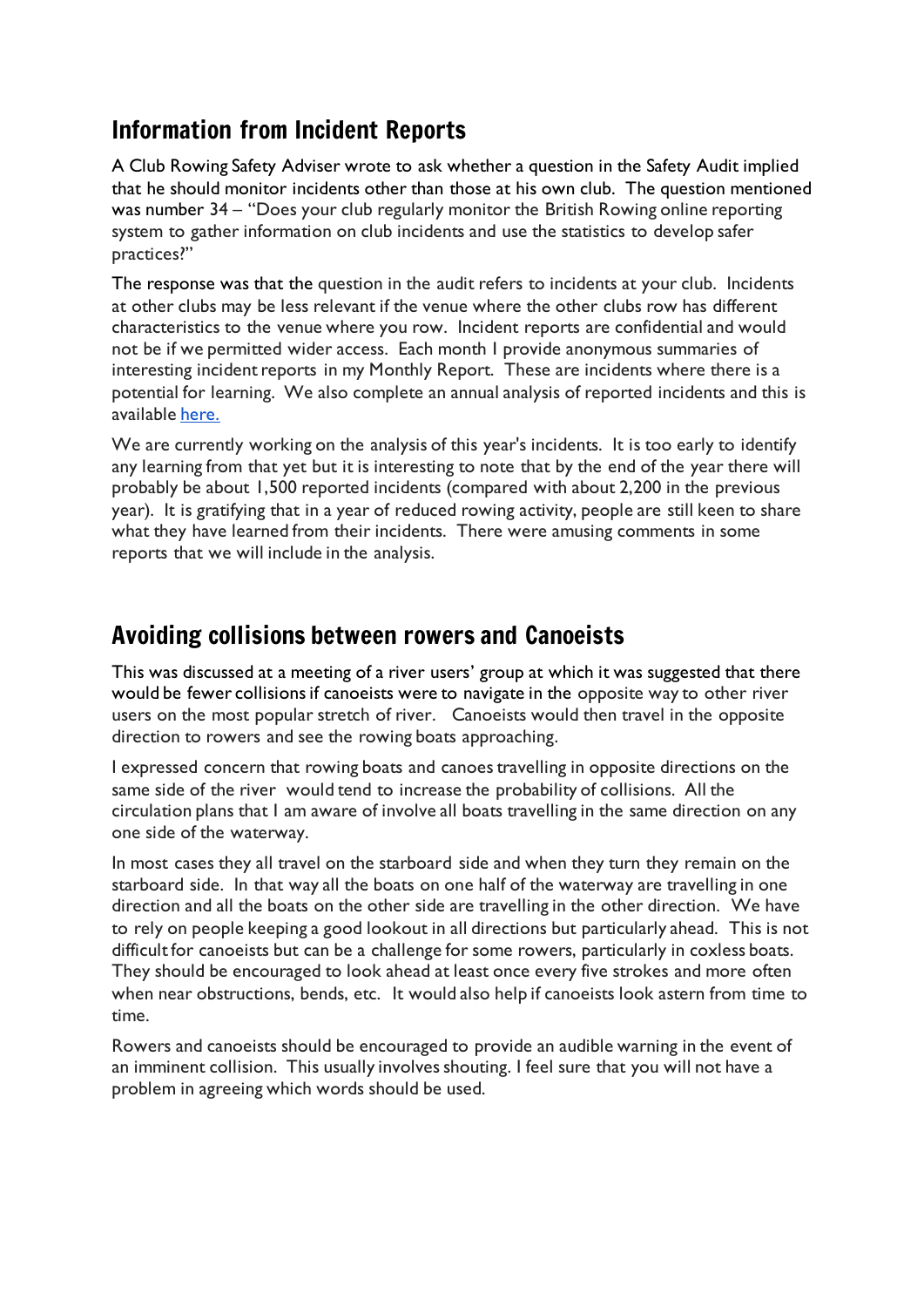# The attachment of Backstays

There was a request from a club that launches and lands from narrow steps about the attachment of backstays to the outer ends of the riggers. They launch and land with the scull handle towards the bow, and swing the sculls around as the boat leaves the steps. With backstays fitted above the gate, then in a 2x (for example) the stroke could maintain current practice whilst bow has to change to handle towards the stern. They have experimented with one boat, and found it tricky to adopt the new practice safely.

It was pointed out that as far as safety is concerned then it does not make much difference whether the backstay is attached to the top of the rigger pin or some point on the end of the rigger near to the bottom of the pin. The purpose of the backstay (for safety) is to cushion the impact (by bending and absorbing energy) if the rigger hits another rower. The other safety function of backstays is the tendency they have to push another rower away from the boat rather than pull him or her closer (as in the case of a conventional wing rigger).

The reason why backstays are conventionally attached to the top of the pin is to support the pin so that it does not deflect during the drive phase of the stroke.

The following advice was provided in response to another query from another person at the same club.

If you are thinking of attaching backstays to an unsupported part of a boat (i.e. where there are no "ribs" of other supporting structure) then careful design will be needed. Care is always needed when point loading a monocoque (shell) structure. If it is a sculling boat then you may wish to add a transverse metal strut across and inside the boat, between the boat ends of the two backstays. This will tend to contain some of the rowing stresses within the metal structure and reduce their distribution into the hull of the boat.

# Safety advice for Dragon Boat Canada

Rowing Boat Canada has decided to improve its safety guidance and has asked to be able to use the information in RowSafe on the understanding that British Rowing would be acknowledged as the source. This was agreed and an editable copy of RowSafe has been provided.

# Working with Coastal Rowing WA Inc

Advice and support continue to be provided to Coastal Rowing in Western Australia, now known as COROW.

Coastal Rowing WA has produced a detailed risk management and safety plan. This was reviewed and feedback was provided. The feedback was that it was excellent and a few detailed opportunities for improvement were identified.

A further Zoom meeting was held to discuss progress and outline the training for new helpers that we have developed for use in the West Region. This consists of four modules, one of which deals with Rowing Safety. This discussion, together with the provision of the associated training materials, has prepared the COROW coaches to deliver this training to their new helpers.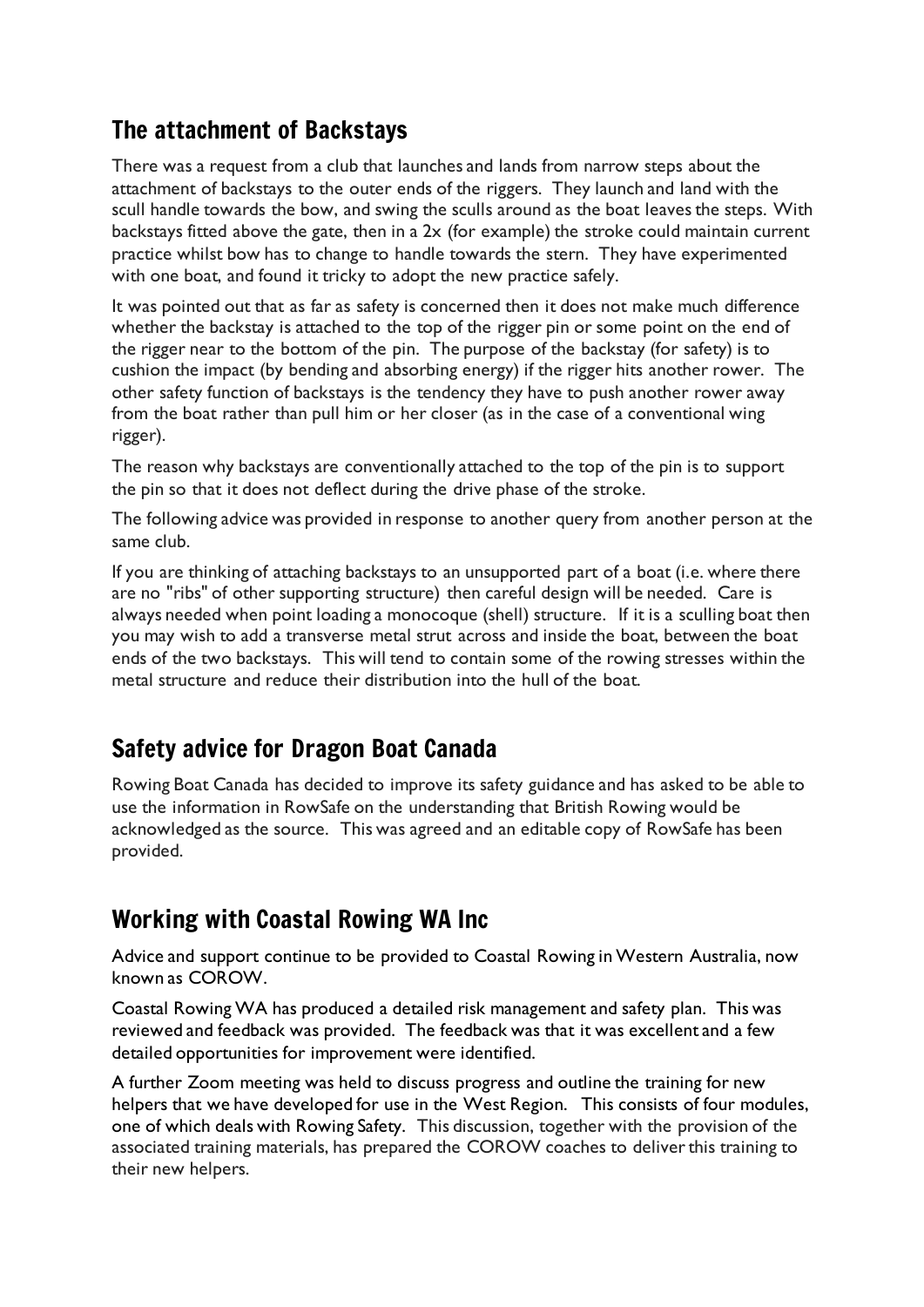# Safety training within a club

There was a request for advice on the safety training that should be completed by Club Members, Coaches and Club Rowing Safety Advisers. The response started with the explanation about the online modules in RowHow. These can be found under the heading Online Learning [here.](https://www.rowhow.org/mod/page/view.php?id=6650) This was:-

- There are two Capsize and Recovery Modules, one for Rowers and one for Coaches.
- Safety Basics has been updated and now includes the material that was in both the old version of the Safety Basics module and the Intermediate Risk Management Module. Intermediate Risk Management has been withdrawn.

The following training was recommended:-

#### **Members**

- Capsize and Recovery for Rowers
- Cold Water and Hypothermia
- They should also be invited, but not required, to complete Safety Basics.

#### **Coaches**

- Capsize and Recovery for Coaches this includes the material in the module for rowers but also covers how to set up and run a club capsize drill
- Cold Water and Hypothermia
- Safety Basics

#### **Club Rowing Safety Adviser (CRSA)**

- Capsize and Recovery for Coaches I think it would be useful for the CRSA to know what Coaches are advised to do. Often the CRSA runs the capsize drill.
- Cold Water and Hypothermia
- Safety Basics
- Advanced Risk Assessment Completing this is specified in the CRSA Job Description in section 3.4 of **RowSafe**. This training is currently being updated to run under new software but the content of the new version will be largely unchanged.

## Offshore and Beach Sprint Education Advisory Group

This is an *ad hoc* advisory group, supported, by World Rowing, to develop educational materials and sessions relating to Offshore and Beach Sprint formats. These materials include information on safety, this has been reviewed and feedback has been provided. Much of this feedback relates to safety at sea. The materials that have been reviewed are being made consistent with the approach and terminology used in British Rowing and with other safety training materials.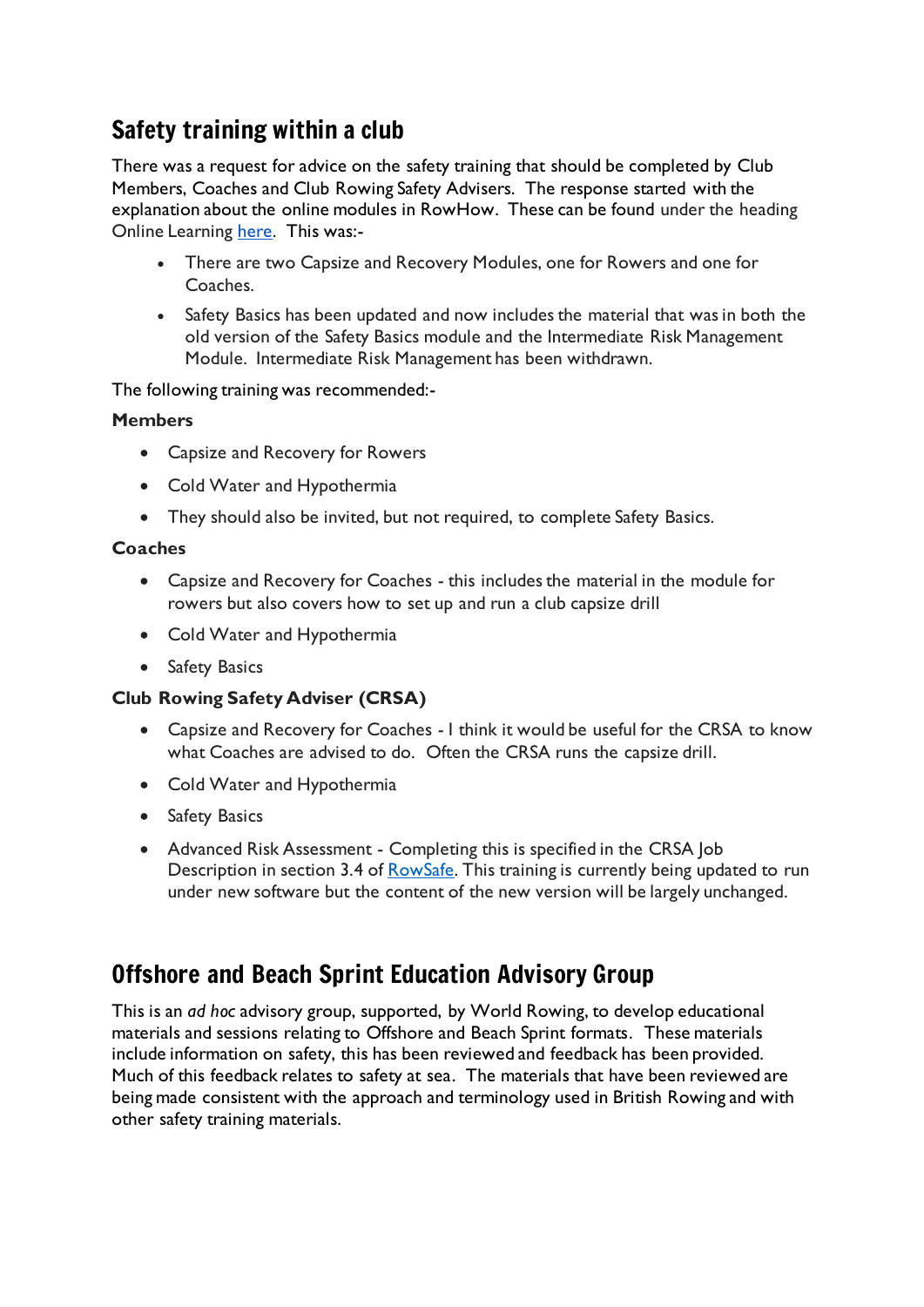# Electrical Safety in Club Premises

There was a request for information on the electrical testing requirements for equipment in club kitchens. This is far from easy because of the uncertainty about the status of rowing club facilities. Very simply they are not domestic dwellings, and they are not usually places of employment. The following information was provided.

The Health and Safety Executive guidance, ["Maintaining](https://www.hse.gov.uk/pubns/indg236.pdf) portable electrical equipment in lowrisk [environments"](https://www.hse.gov.uk/pubns/indg236.pdf) says:-

*"You must maintain electrical equipment if it can cause danger, but the law does not say how you must do this or how often. You should decide the level of maintenance needed according to the risk of an item becoming faulty, and how the equipment is constructed*." The law referred to here is the Electricity at Work [Regulations](https://www.legislation.gov.uk/uksi/1989/635/contents/made) 1989

#### and

"*Not every electrical item needs a portable appliance test (PAT). In some cases, a simple user check and visual inspection is enough, e.g. checking for loose cables or signs of fire damage and, if possible, checking inside the plug for internal damage, bare wires and the correct fuse. Other equipment, e.g. a floor cleaner or kettle, may need a portable appliance test, but not necessarily every year."*

There is a new Regulation requiring landlords of residential properties "*to have the electrical installations in their properties inspected and tested by a person who is qualified and competent, at* least every 5 years. Landlords have to provide a copy of the electrical safety report to their tenants, *and to their local authority if requested".* There is a government announcement [here.](https://www.gov.uk/government/publications/electrical-safety-standards-in-the-private-rented-sector-guidance-for-landlords-tenants-and-local-authorities/guide-for-landlords-electrical-safety-standards-in-the-private-rented-sector) This mostly relates to the wiring of the building (the distribution system).

There is some guidance in the Health and Safety Executive [Catering](https://www.hse.gov.uk/pubns/cais12.pdf) Guide No 12 but this is intended for kitchens where people are employed to work in catering. Most club kitchens do not qualify as catering kitchens. Thisindicates that, depending on use, the HSE view that testing every 5 years is appropriate.

There are some misunderstandings about Portable Appliance Testing (PAT). There is no requirement for this to be done annually, or at all. The requirement is that the equipment is in good (safe) condition. A simple visual examination as described in the Club Hub Safety in Club Premises guide [here](https://www.britishrowing.org/wp-content/uploads/2018/04/3.-Safety-of-electrical-equipment-and-installations.pdf) is usually sufficient.

In my view, a Rowing Club can be treated like a residential letting and the electrical distribution system should be inspected every five years. Portable electrical equipment should be checked before each use and subject to a more thorough visual inspection each year; these should be recorded and documents kept. However, it would be wise to check with your insurers as they may have requirements or recommendations.

There is further information in the Club Hub, Safety in Club Premises guide on Safety of electrical equipment and installations, [here.](https://www.britishrowing.org/wp-content/uploads/2018/04/3.-Safety-of-electrical-equipment-and-installations.pdf)

#### Support for Advanced Risk Assessment updates

The Advanced Risk Assessment Training is being updated to run on new software. The materials have been reviewed and some opportunities for improvement were identified and addressed.